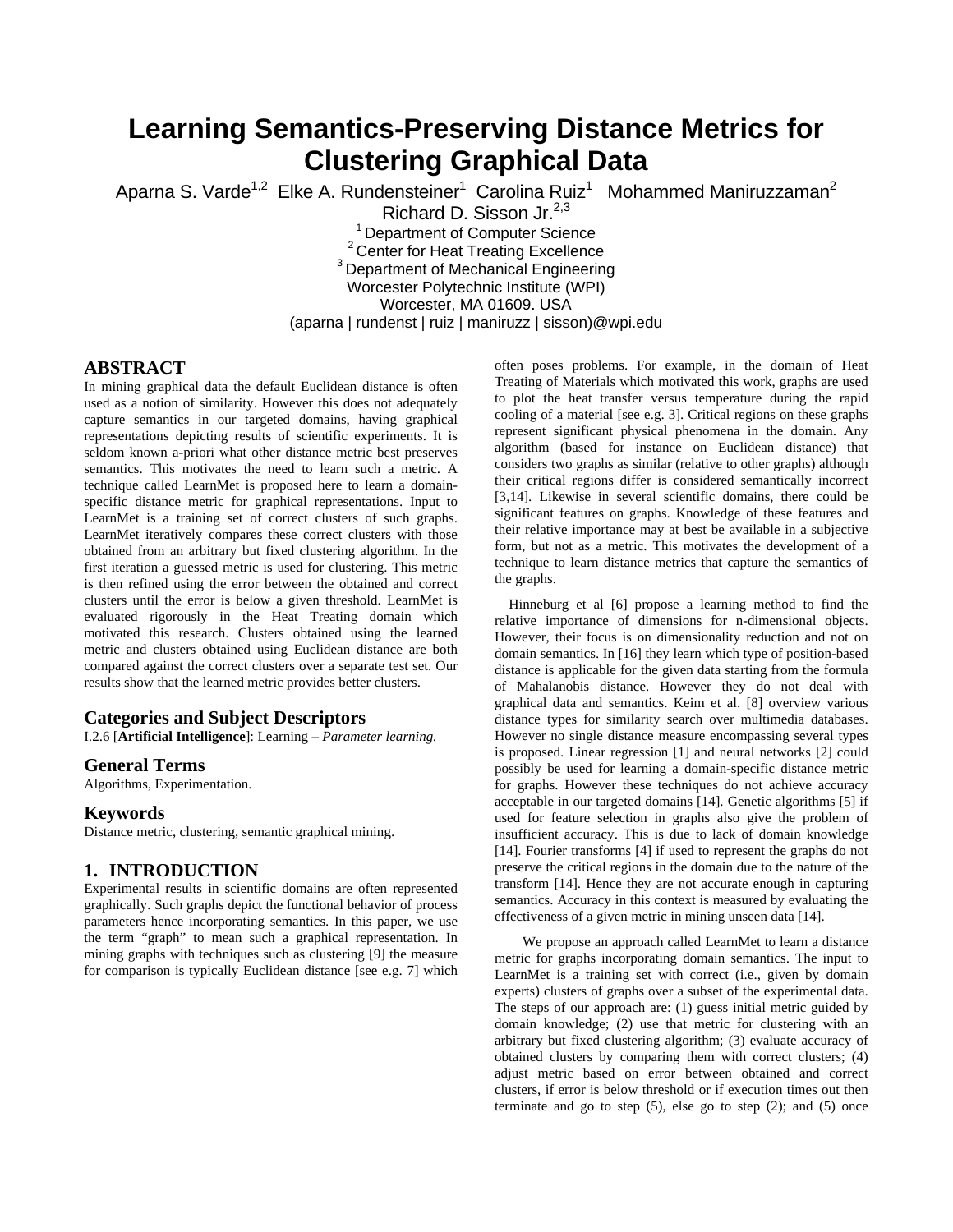terminated, output the metric giving error below threshold, or minimum error so far as the learned metric. LearnMet is evaluated using a *distinct* test set of correct clusters of graphs provided by experts. The learned metric is used to cluster the graphs in the test set. The obtained clusters are compared with correct clusters in the test set. The closer the obtained clusters match the correct clusters, the lower the error. The clusters obtained using the default notion of Euclidean distance, are also compared with the correct clusters. The difference in the error denotes the effectiveness of the learned metric. The LearnMet metric consistently outperformed the Euclidean metric in our experiments. LearnMet is also evaluated by integrating it with the AutoDomainMine system designed for computational estimation of process parameters in scientific experiments [13]. This is explained in Section 4.

### **2. DISTANCE METRICS**

We describe distance metric types relevant to our domains. Let *A*   $(A_1, A_2...A_n)$  and *B*  $(B_1, B_2...B_n)$  be two *n*-dimensional objects.

 *Position-based Distances:* They refer to absolute position of objects [see e.g. 7]. Examples are:

Euclidean Distance: As-the-crow-flies distance between objects*.* 

$$
D_{Euclidean}(A,B) = \sqrt{\sum_{i=1}^{n} (A_i - B_i)^2}
$$

Manhattan Distance: City-block distance between objects.

$$
D_{\text{Manhat tan}}(A, B) = \sum_{i=1}^{n} |A_i - B_i|
$$

*Statistical Distances:* This refers to distances based on statistical features [see e.g. 11]. Examples are:

Mean Distance: Distance between mean values of the objects:

 $D_{Mean}(A, B) = | Mean(A) - Mean(B) |$ 

Maximum Distance: Distance between maximum values:

 $D_{\text{Max}}(A, B) = | \text{Max}(A) - \text{Max}(B) |$ 

In addition to these, we introduce the concept of *Critical Distance* for graphs as applicable to our targeted domains [14].

*Critical Distances: Given graphs A and B, a Critical Distance is a distance metric between critical regions of A and B where a critical region represents the occurrence of a significant physical phenomenon. They are calculated in a domain-specific manner.* 



**Figure 1: Critical Distance Examples** 

 One example of critical distance as shown in Figure 1 is the Leidenfrost distance [3,14] in Heat Treating. This is for Leidenfrost Points [see e.g. 3] which denote the breaking of the vapor blanket around a part in heat treatment. It is calculated as

$$
D_{LF}(A, B) = \sqrt{(A_{TLF} - B_{TLF})^2 + (A_{hLF} - B_{hLF})^2}
$$
 where  $T_{LF}$  is

the temperature at Leidenfrost Point and  $h_{LF}$  is the heat transfer coefficient at that point [20]*.* Another critical distance is the Boiling Point distance  $D_{BP}(A, B)$  [3,14]. This is the distance between points on the graphs corresponding to the Boiling Points [see e.g. 3] of the respective cooling media in heat treatment.

 $D_{BP}(A, B) = \sqrt{(A_{TRP} - B_{TRP})^2 + (A_{hBP} - B_{hBP})^2}$  where  $T_{BP}$  is temperature and  $h_{BP}$  is heat transfer coefficient at Boiling Point.

### **3. THE LEARNMET STRATEGY**

To give details of LearnMet, a distance metric is first defined.

*Distance Metric in LearnMet: A LearnMet distance metric D is a weighted sum of components, where each component can be a position-based, a statistical, or a critical distance metric. The weight of each component is a numerical value indicating its relative importance in the domain.* 

Thus a LearnMet distance metric is of the form  $D = w_1 Dc_1 + \dots + w_m Dc_m$  where each  $Dc_i$  is a component,

 $W<sub>i</sub>$  is its weight, and *m* is number of components. As required in

our application domain, *D* should be a metric so that clustering algorithms requiring the notion of similarity to be a distance metric can be used; indexing structures such as B+ trees for metrics can be applied; and pruning in similarity search can be performed using triangle inequality. Conditions for *D* to be a metric are stated as a theorem below.

<u>*Theorem 1:</u> If each component*  $\mathit{Dc}_i$  *is a distance metric and</u> each weight*  $w_i \ge 0$  *then*  $D = \sum_{i=1}^{m} w_i Dc_i$  *is a distance metric, i.e., it satisfies the metric properties.*   $D = \sum_{i=1}^{n} w_i D c_i$ 

```
The proof of this theorem is straightforward and can be found in 
[14]. In our targeted domains, conditions in Theorem 1 are 
satisfied. Since our graphs involve interval-scaled variables and 
the fundamental distance types applicable to these are metrics [see 
e.g. 7], this is sufficient to say that each Dc_i is a metric. Also, we
consider only non-negative weights.
```
The LearnMet steps are discussed in the subsections below.

# **3.1 Initial Metric Step**

Domain experts are asked to identify components (i.e., distance metrics) applicable to the graphs that will serve as building blocks for the learning of a new metric. If the experts know the relative importance of the components, this information is used to assign initial weights. An *Initial Weight Heuristic* is proposed.

 *Initial Weight Heuristic: Assign initial weights to the components in the LearnMet distance metric based on the relative importance of the components on the graphs in the domain.*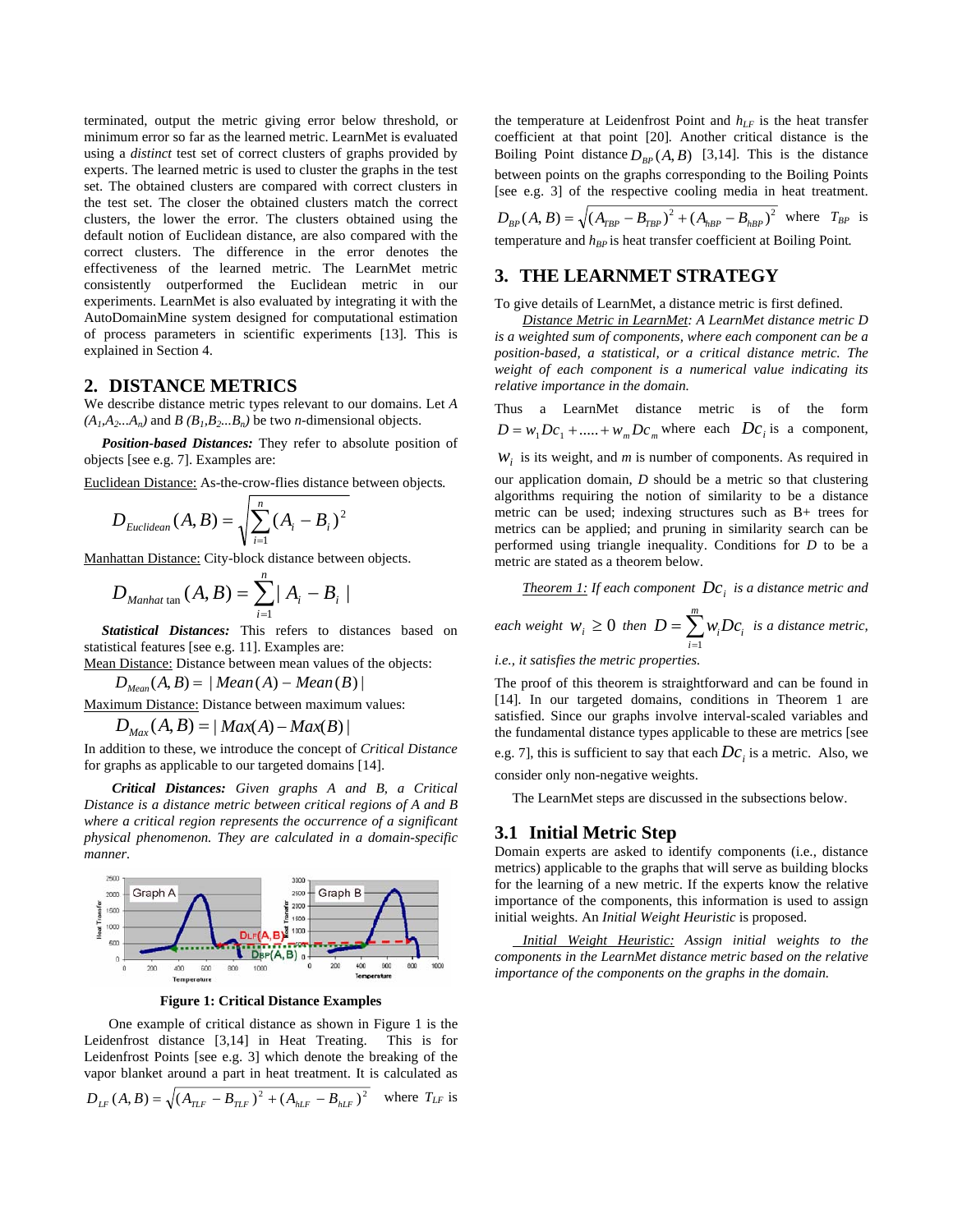If the components' relative importance is unknown, random weights are assigned. Initial weights are on a scale of 1 to 10.

*1: INITIAL METRIC STEP*

- *GIVEN: DOMAIN EXPERT INPUT ON DISTANCE TYPES*
- *FOR EACH DISTANCE TYPE ASSIGN A COMPONENT TO "D"*
- *IF RELATIVE IMPORTANCE OF COMPONENTS IS AVAILABLE THEN USE "INITIAL WEIGHT HEURISTIC"*
- *ELSE ASSIGN RANDOM WEIGHTS TO COMPONENTS*

# **3.2 Clustering Step**

Using *D* as the distance metric, *k* clusters are constructed using an arbitrary but fixed clustering algorithm (e.g., k-means [10]), where  $k$  is the number of clusters in the training set.

#### *2: CLUSTERING STEP*

- *GIVEN: A TRAINING SET CONSISTING OF A COLLECTION OF GRAPHS AND A CORRECT k-CLUSTERING OF THEM*
- *SELECT AN ARBITRARY BUT FIXED CLUSTERING ALGORITHM*
- *SET NUMBER OF CLUSTERS TO k ( CONSTANT)*
- *CLUSTER GRAPHS USING*  $D = w_1 Dc_1 + ... + w_m Dc_m$

### **3.3 Cluster Evaluation Step**

The clusters obtained from the algorithm, i.e., the "predicted" clusters, are evaluated by comparing them with correct clusters in the training set, i.e., the "actual" clusters. An example of predicted and actual clusters is shown in Figure 2.

Ideally, the predicted clusters should match the actual clusters. Any difference between predicted and actual clusters is considered an error. To compute this error, we consider pairs of graphs and introduce the following notation.

 *True/False Positive/Negative Pairs of Graphs: Given a pair of graphs I and J, we say that:* 

- *(I,J) is a True Positive (TP) pair if I and J are in the same actual cluster and in the same predicted cluster.*
- *(I,J) is a True Negative (TN) pair if I and J are in different actual clusters and in different predicted clusters.*
- *(I,J) is a False Positive (FP) pair if I and J are in different actual clusters but in the same predicted cluster.*
- *(I,J) is a False Negative (FN) pair if I and J are in the same actual cluster but in different predicted clusters.*

Figure 2 includes examples of each of these kinds of pairs:  $(g_1, g_2)$  is a true positive pair;  $(g_2, g_3)$  is a true negative pair;  $(g_3, g_4)$ is a false positive pair; and *(g4,g6)* is a false negative pair. The error measure of interest to us is failure rate which is defined below.

*Success and Failure Rates: Let TP, TN, FP and FN denote the number of true positive, true negative, false positive and false negative pairs respectively. Also let SR denote the Success Rate and FR = (1 – SR) denote the Failure Rate, as defined below:*

$$
SR = \frac{TP + TN}{TP + FP + TN + FN} \qquad \therefore FR = \frac{FP + FN}{TP + FP + TN + FN}
$$



**Figure 2: Predicted and Actual Clusters**

In our domain, false positives and false negatives are equally undesirable. Hence, our definition of failure rate weighs them equally.

Given a number G of graphs in the training set, the total number of pairs of graphs is  ${}^G C_2 = G / (2! (G - 2)!)$ . Thus, for 25 graphs there are 300 pairs, for 50 graphs, 1225 pairs, etc. We define an *epoch* in LearnMet as one run of all its steps. That is, a complete training cycle.

*Overfitting:* To avoid overfitting in LearnMet, we use an approach analogous to incremental gradient descent [2, 14]. Instead of using all pairs of graphs for evaluation, a subset of pairs is used called *ppe* or *pairs per epoch*. In each epoch, a distinct combination of pairs is used for evaluation and weight adjustments. Thus there is enough randomization in every epoch. If ppe = 25, then we have a total of  $^{300}C_{25} = 1.95 \times 10^{36}$  distinct pairs for learning [11, 14]. Thus in each epoch 25 *distinct* pairs can be used. This still gives a large number of epochs with distinct pairs for learning. This incremental approach reduces the time complexity of the algorithm and helps avoid overfitting. Determining the best *ppe* value is an optimization problem. Also in LearnMet, the random seed is altered in the clustering algorithm in different epochs as an additional method to avoid overfitting.

Ideally, the error i.e., failure rate in an epoch should be zero. However, in practice a *domain-specific error threshold "t"* is used.

 *Error Threshold: A domain-specific error threshold "t" is the extent of error allowed per epoch in the domain, where error is measured by failure rate.* 

*Distance between a Pair of Graphs: The distance D(g<sub>a</sub>,g<sub>b</sub>) between a pair of graphs*  $g_a$  *and*  $g_b$  *is the weighted sum of components in the graphs using metric D.* 

Thus, 
$$
D(g_a, g_b) = w_1 Dc_1(g_a, g_b) + \dots + w_m Dc_m(g_a, g_b)
$$

Given this, consider *FN* pairs, e.g.,  $(g_4, g_5)$  and  $(g_4, g_6)$ . These pairs are in the same actual cluster. However they are predicted to be in different clusters. Since predicted clusters are obtained with the metric *D*, the (average) distance  $D(g_a g_b)$  for these pairs is greater than it should be. Conversely, for *FP* pairs in different actual, same predicted clusters, e.g., *(g3,g4),* the (average) distance  $D(g_{\alpha}, g_{b})$  is smaller than it should be.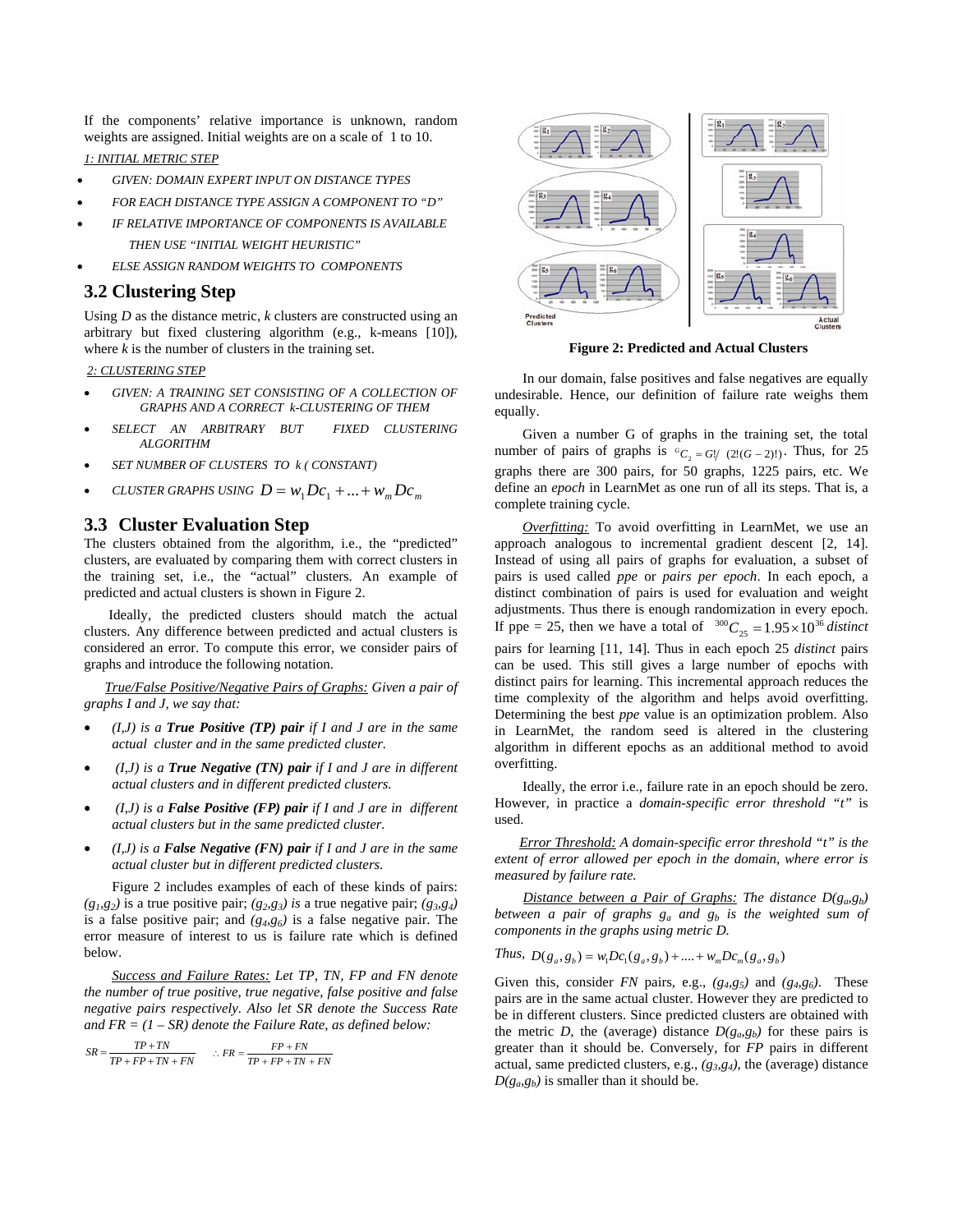*Average FN and FP Distances D\_FN and D\_FP:* 

 $=(1/FN)\sum_{i=1}^{FN}$  $D_F = \frac{F}{N} = \frac{1}{FN} \sum_{i=1}^{N} D(g_a, g_b)$  $_F = (1/FN) \sum_{i=0}^{N} D(g_a, g_b)$  where  $(g_a, g_b)$  denotes FN pairs.  $=(1/FP)\sum_{i=1}^{FP}$  $D$ <sub>*-FP*</sub> = (1/*FP*) $\sum_{i=1}^{r}$   $D(g_a, g_b)$  where (g<sub>a</sub>,g<sub>b</sub>) denotes FP pairs.

#### *3: CLUSTER EVALUATION STEP*

- *SET "ppe" TO THE DESIRED NUMBER OF PAIRS OF GRAPHS FROM THE TRAINING DATASET TO BE CONSIDERED IN AN EPOCH*
- *RANDOMLY SELECT ppe PAIRS OF GRAPHS*
- *SET THE ERROR THRESHOLD "t"*
- *IDENTIFY THE "TP", "TN", "FP", " FN" FROM " ppe" PAIRS*
- *CALCULATE FAILURE RATE "FR"*
- *IF (FR < t) THEN RETURN "CLUSTERING IS ACCURATE"*
- *ELSE CALCULATE D\_FN,, D\_FP*

# **3.4 Weight Adjustment Step**

If the result of the evaluation does not indicate that the clustering is accurate, then the distances *D\_FN* and *D\_FP* are used to make weight adjustments to reduce the error in clustering. Consider the error in *FN* pairs. To reduce the average error *D\_FN,* the weights of one or more components in the metric used to calculate the distance in the present epoch is decreased. For this we propose the *FN Heuristic.* 

 *FN Heuristic: Decrease the weights of the components in the metric D in proportion to their contributions to the distance D\_FN. That is, for each component:* 

$$
w_i = w_i - \frac{D_{F N c_i}}{D_{F N}} where D_{F N c_i} = (1/FN) \sum_{i=1}^{FN} D c_i (g_a, g_b)
$$

 Conversely, consider *FP* pairs. To reduce their error, we increase *D\_FP*. This is done by increasing the weights of one or more components in the metric using the *FP Heuristic.*

 *FP Heuristic: Increase the weights of the components in the metric D in proportion to their contributions to the distance D\_FP. That is, for each component:* 

$$
w_i
$$
''=  $w_i$  +  $\frac{D_{F}P_{c_i}}{D_{F}P}$  where  $D_{F}P_{c_i} = (1/FP)\sum_{i=1}^{FP} Dc_i(g_a, g_b)$ 

Combining these two adjustments:

*Weight Adjustment Heuristic:*

$$
w_i''' = \min(0, w_i - FN(\frac{D\_F N c_i}{D\_FN}) + FP(\frac{D\_F P c_i}{D\_FP}))
$$

Thus 
$$
D''' = w_1''' Dc_1 + \dots + w_m''' Dc_m
$$

The new metric *D'''* obtained after weight adjustments is likely to minimize the error due to the *FN* and *FP* type pairs. If the weight of a component becomes negative, it is converted to zero as we consider only non-negative weights*.* Clustering is done with this new metric. If the resulting error is below the threshold, then a confirmatory test using the same metric to cluster for 2 more epochs is performed, and then this step is complete.

#### *4: WEIGHT ADJUSTMENT STEP*

- *IF CLUSTERING IS ACCURATE OR MAX EPOCHS REACHED THEN GO TO "5: FINAL METRIC STEP"*
- *ELSE APPLY WEIGHT ADJUSTMENT HEURISTIC TO GET D'''*
- *GO TO "2: CLUSTERING STEP"*

### **3.5 Final Metric Step**

If the weight adjustment terminates because the error is below the threshold then the metric in the last epoch is considered accurate and it is returned as output. However if termination occurs because the maximum number of epochs is reached, then the most reasonable metric to be output is the one corresponding to the epoch with the minimum error among all epochs.

*5: FINAL METRIC STEP*

- *IF (FR < t) THEN RETURN METRIC D*
- *ELSE FIND EPOCH WITH MINIMUM Failure Rate*

### *RETURN CORRESPONDING METRIC D*

*Convergence:* LearnMet is not guaranteed to converge or to yield an optimal distance metric. However, thorough experimental evaluation in our application domain has shown consistent convergence to errors below the required threshold.

# **4. EXPERIMENTAL EVALUATION 4.1 Evaluation of LearnMet** .

 *Experimental Parameters:* A training set of 300 pairs of graphs in Heat Treating is obtained from correct clusters of 25 graphs given by experts. A distinct test set of 300 pairs of graphs is derived from 25 graphs given by experts*.* We select *"ppe = 25"* which yields  $^{300}C_{25} = 1.95 \times 10^{36}$  total distinct combinations of pairs. Thus 25 distinct pairs are used in each epoch. Experts give an error threshold of 10%, i.e., 0.1 for estimation. We use the same threshold for clustering. Initial components in the metric are given by experts. Two distinct assignments of initial weights are given by two different experts [14]. The corresponding two metrics are denoted by *DE1* and *DE2* respectively. A third initial metric *EQU* is obtained by assigning equal weights to all components. Several experiments are run by assigning random weights to components in the initial metric [14]. We present two experiments with randomly generated metrics called *RND1* and *RND2*. See Table 1.

| Table 1: Initial Metrics in LearnMet Experiments |  |  |
|--------------------------------------------------|--|--|
|--------------------------------------------------|--|--|

| <b>EXPT</b>      | <b>INITIAL METRIC</b>                                                                                   |
|------------------|---------------------------------------------------------------------------------------------------------|
| DF <sub>1</sub>  | $5D_{\text{Euclidean}} + 2D_{\text{Mean}} + 5D_{\text{Max}} + 1D_{\text{LF}} + 3D_{\text{BP}}$          |
| D <sub>E2</sub>  | $5D_{Euclidean} + 1.5D_{Mean} + 4.5D_{Max} + 3D_{LF} + 3D_{BP}$                                         |
| FOU              | $1D_{Euclidean} + 1D_{Mean} + 1D_{Max} + 1D_{LF} + 1D_{BP}$                                             |
| RND <sub>1</sub> | $6D_{\text{Fuclean}} + 2.75D_{\text{Mean}} + 3.5D_{\text{Max}} + 3.25D_{\text{IF}} + 1.85D_{\text{BP}}$ |
| RND <sub>2</sub> | $4D_{Euclidean} + 3.2D_{Mean} + 4.3D_{Max} + 1.86D_{LF} + 2.9D_{BP}$                                    |

**Table 2: Learned Metrics and Number Epochs to Learn** 

| <b>EXPT</b>      | <b>LEARNED METRIC</b>                                                                                                   | <b>EPOCHS</b> |
|------------------|-------------------------------------------------------------------------------------------------------------------------|---------------|
| DE <sub>1</sub>  | $4.0645D_{\text{Euclidean}} + 1.7784D_{\text{Mean}} + 2.8428D_{\text{Max}} + 1.9625D_{\text{LF}} + 3.0238D_{\text{BP}}$ | 17            |
| DE <sub>2</sub>  | $4.2688D_{\text{Euclidean}} + 1.6114D_{\text{Mean}} + 2.9998D_{\text{Max}} + 2.2778D_{\text{LF}} + 2.9239D_{\text{BP}}$ | 19            |
| EQU              | $4.0578D_{Euclidean} + 1.8657D_{Mean} + 2.7749D_{Max} + 2.3257D_{LE} + 2.8481D_{BP}$                                    | 43            |
| RND <sub>1</sub> | $4.1301D_{\text{Euclidean}} + 1.7345D_{\text{Mean}} + 2.8514D_{\text{Max}} + 2.1187D_{\text{LF}} + 3.1402D_{\text{BP}}$ | 57            |
| RND <sub>2</sub> | $4.2204D_{\text{Euclidean}} + 1.8175D_{\text{Mean}} + 2.7968D_{\text{Max}} + 2.0581D_{\text{IF}} + 3.0864D_{\text{BP}}$ | 39            |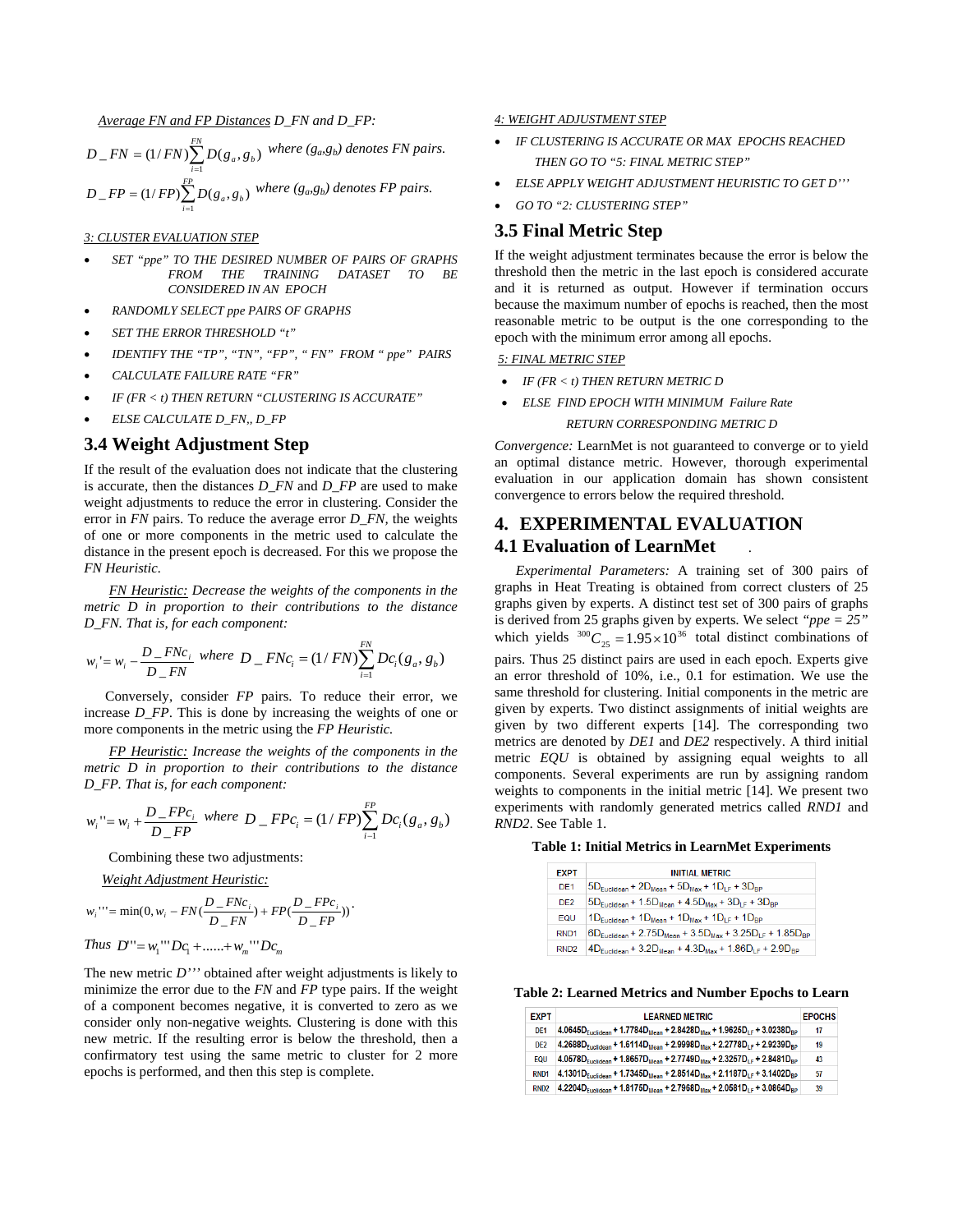*Observations during Training:* Table 2 shows the metric learned in each experiment with number of epochs. Figures 3 to 7 depict the behavior of LearnMet during training. Experiments *EQU, RND1* and *RND2* take longer to converge than *DE1* and *DE2.* However they all converge to approximately the same *D*.



**Figure 3: Experiment DE1** 



**Figure 4: Experiment DE2** 



**Figure 5: Experiment EQU** 



**Figure 6: Experiment RND1** 



**Figure 7: Experiment RND2** 

 *Observations during Testing:* The learned metric in each experiment is used to cluster graphs in the test set. These clusters are compared with correct clusters over the test set. Euclidean distance (ED) is also used to cluster the graphs and the clusters are compared with the correct clusters. The observations for all the experiments are shown in Figure 8. This figure depicts the accuracy (success rate) for each metric over the test set. Clustering accuracies of the learned metrics are higher.



**Figure 8: Test Set Observations** 

# **4.2 Evaluation with System Integration**

 *Purpose of Integration***:** LearnMet has been developed mainly for the AutoDomainMine system, which performs computational estimation of process parameters [13]. AutoDomainMine estimates the graphical result of a scientific experiment given its input conditions, using existing data to predict future trends. This technique clusters graphs from existing experiments and sends clustering output to a decision tree classifier e.g., ID3/J4.8 [12,15] to learn the clustering criteria. For each graph, the input conditions of its corresponding experiment and the cluster in which it was placed are used to construct the decision tree. The tree identifies the combination of input conditions that characterize each cluster. A representative graph is also selected per cluster. When input conditions of a new experiment are submitted, the tree is traversed to predict the cluster. The representative graph of that cluster is the estimated graph for that experiment.



**Figure 9a: Evaluation with AutoDomainMine Step 1**